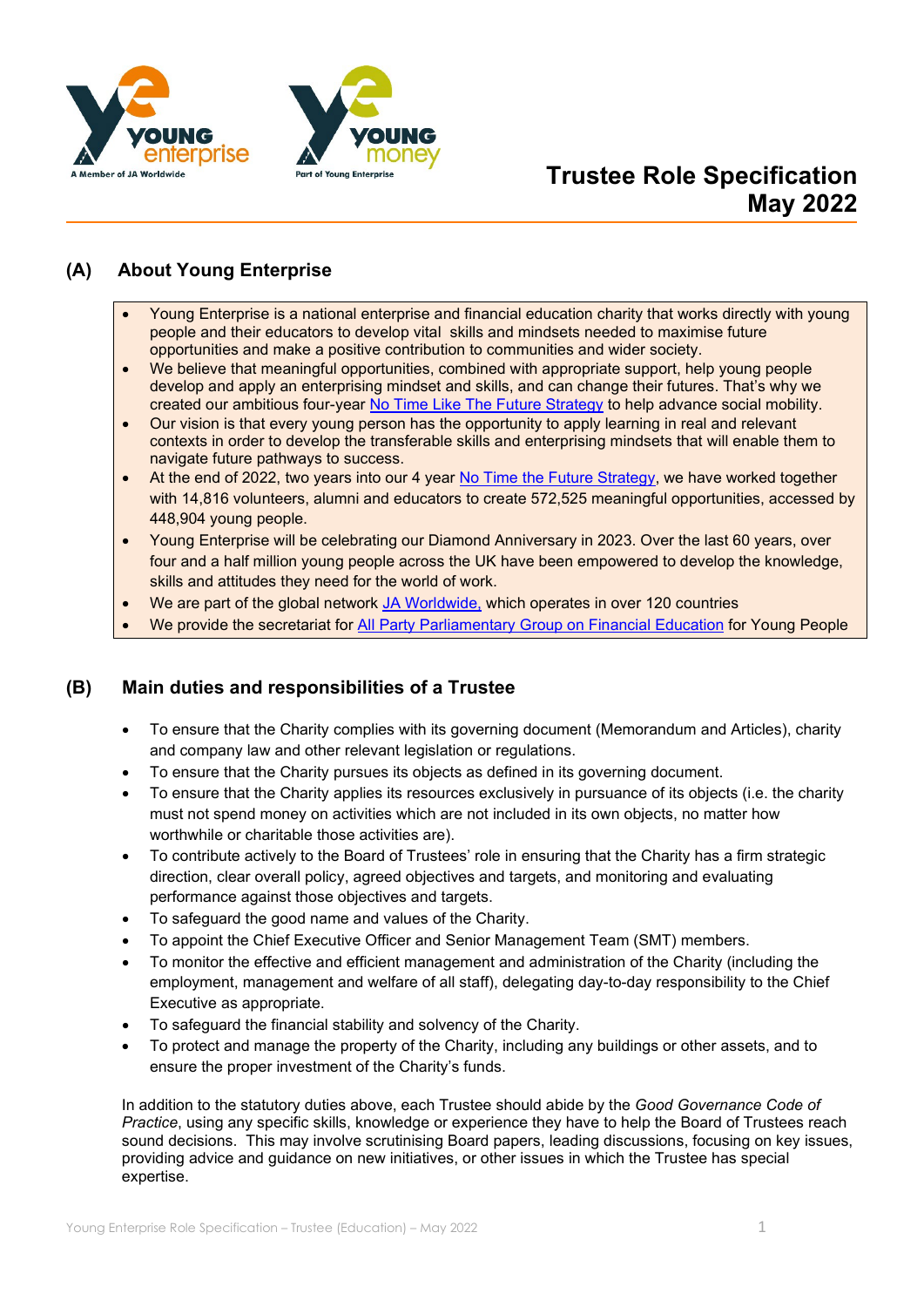The Board of Trustees share and promote the following qualities:

- A passionate enthusiasm for supporting the beneficiaries of the Young Enterprise Programmes and the work of the Young Enterprise Charity.
- The adherence to the *[Good Governance: a code for the voluntary and community sector:](https://www.charitygovernancecode.org/en)* an effective board will provide good governance and leadership by:
	- 1. Understanding their role
	- 2. Ensuring delivery of organisational purpose
	- 3. Working effectively both as individuals and as a team
	- 4. Exercising effective control
	- 5. Behaving with integrity; and
	- 6. Being open and accountable

### **(C) Specific Skills & Experience of Trustee Required – May 2022**

The Young Enterprise Board currently consists of 13 Trustees, all with a passion for employability skills, enterprise and financial education, and each bringing a unique suite of skills and experience to the Charity.

#### **We are currently looking for a trustee with EDUCATION EXPERIENCE at a senior level e.g. current inspirational Headteacher/recently retired Headteacher/Principal/Thought-leader.**

## **(D) Person Specification Knowledge and experience**

Trustees have determined that it is desirable that the Board should consist of individuals with strong business and social networks and contain a mix of in-depth knowledge of and senior level experience in:

- Young Enterprise programmes as an alumnus or volunteer;
- Education;
- Entrepreneurship;
- Finance, audit and risk management;
- Legal and governance/compliance;
- Technology & IT:
- Sales, marketing and public relations including digital and social media;
- Strategy development and execution;
- Government (central and local), particularly the DFE, Treasury and Number 10:

### **(E) Skills and abilities**

The Board of Trustees has determined that it is essential that Trustees have:

- Excellent communication and interpersonal skills.
- Analytical ability and good independent judgement.
- Capacity for clear, creative and strategic thinking and vision.
- Board level leadership skills combining personal presence and an open, accessible style.
- Understanding and acceptance of the role of a Board of Trustees for a charity (including the legal duties, responsibilities and liabilities of Trusteeship).
- A willingness and ability to devote the necessary time and effort to attend Board and other meetings, including preparing and reading for those meetings, and to participate in the effective governance and management of the Charity.